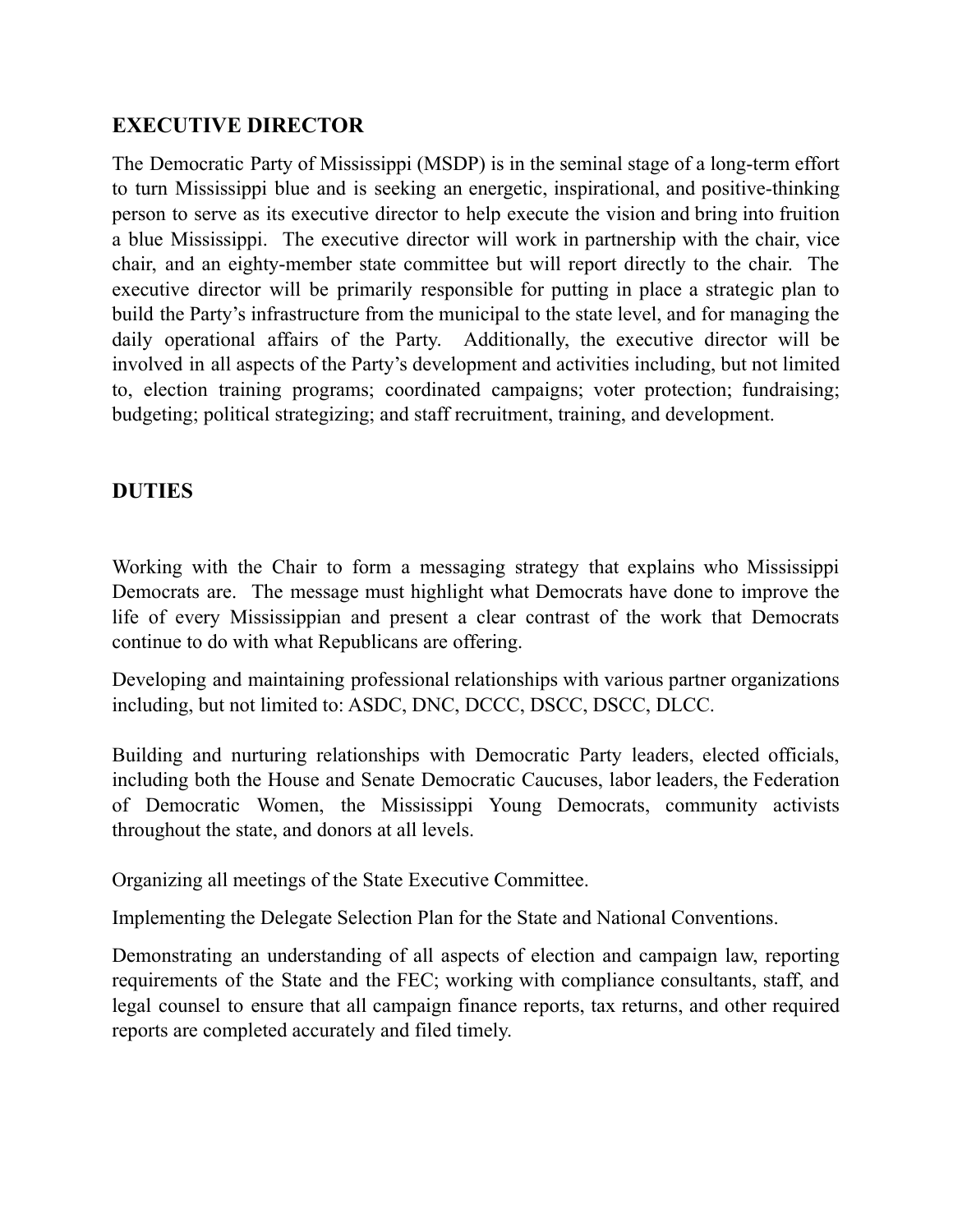Working with the Budget and Finance Committee, and treasurer to establish, track, and assess budgets for the operations of the state party and all campaigns launched by the state party, including coordinated campaigns.

Ensuring that each county and municipality in the state has a viable county and municipal democratic executive committee that receives the required state training to conduct primary elections.

Working with the proper college officials, the chair of the party's Young Democrats Standing Committee, the chair of Mississippi Young Democrats, and other interested parties to establish a Democratic Club on the campus of each college, university, and community college and preparing programs, retreats, etc. designed to increase the probability of keeping members of the clubs fully engaged in democratic politics post college life.

Maintaining a database of all elected democrats in the State and working with the chair and party leaders to plan and implement annual meetings of all elected democrats.

Other responsibilities as may be assigned by the chair or necessary for the effective administration of the affairs and activities of the MSDP.

# **QUALIFICATIONS**

Previous experience as a successful executive director with a demonstrated record of party building is not required, but would be a plus. Effective service and experience as chair of a county executive committee or county party with measurable results is desirable, as well as managerial campaign experience with a major candidate, state or federal campaign.

Knowledge of and experience with Mississippi politics is preferred but not required.

A demonstrated ability to achieve high levels of performance and outcomes through management and influence.

A reputation for leading with integrity, good judgment, and making decisions with the input of the chair, other party leaders and stakeholders who have demonstrated, or are demonstrating, a substantial interest in building the infrastructure of the party to achieve the stated vision of turning Mississippi blue.